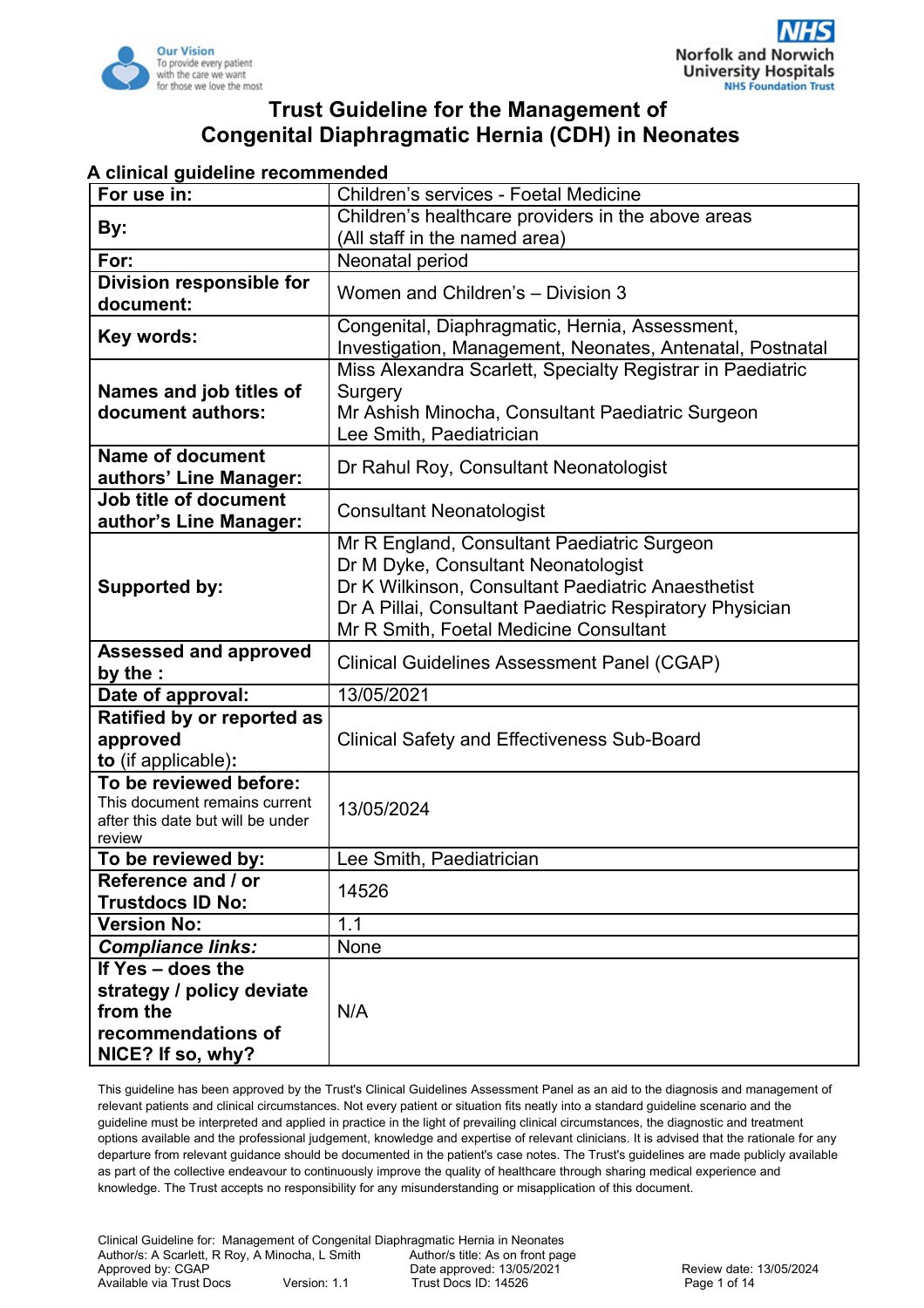**Version and Document Control:**

| <b>Version</b><br><b>Number</b> | Date of<br><b>Update</b> | <b>Change Description</b>     | <b>Author</b>                                                                       |  |  |
|---------------------------------|--------------------------|-------------------------------|-------------------------------------------------------------------------------------|--|--|
| 1                               | 25/10/2017               | New document                  | Miss Alexandra Scarlett<br>Dr Rahul Roy<br>Mr Ashish Minocha                        |  |  |
| 1.1                             | 13/05/2021               | Reviewed, no clinical changes | <b>Miss Alexandra Scarlett</b><br>Dr Rahul Roy<br>Mr Ashish Minocha<br>Dr Lee Smith |  |  |
|                                 |                          |                               |                                                                                     |  |  |
|                                 |                          |                               |                                                                                     |  |  |

#### **This is a Controlled Document**

Printed copies of this document may not be up to date. Please check the hospital intranet for the latest version and destroy all previous versions.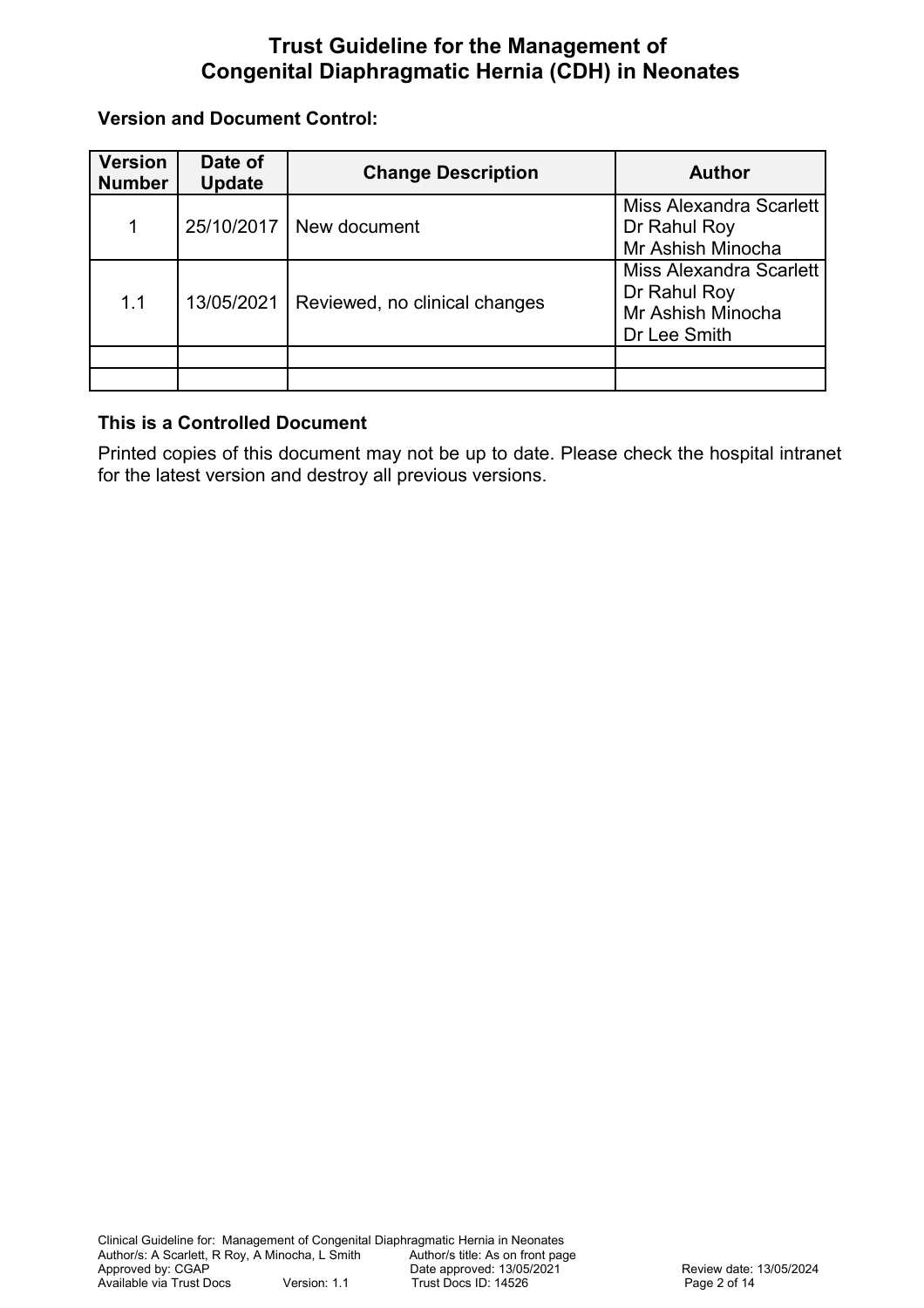# **Quick reference**

#### **Management of Neonates with Congenital Diaphragmatic Hernia**

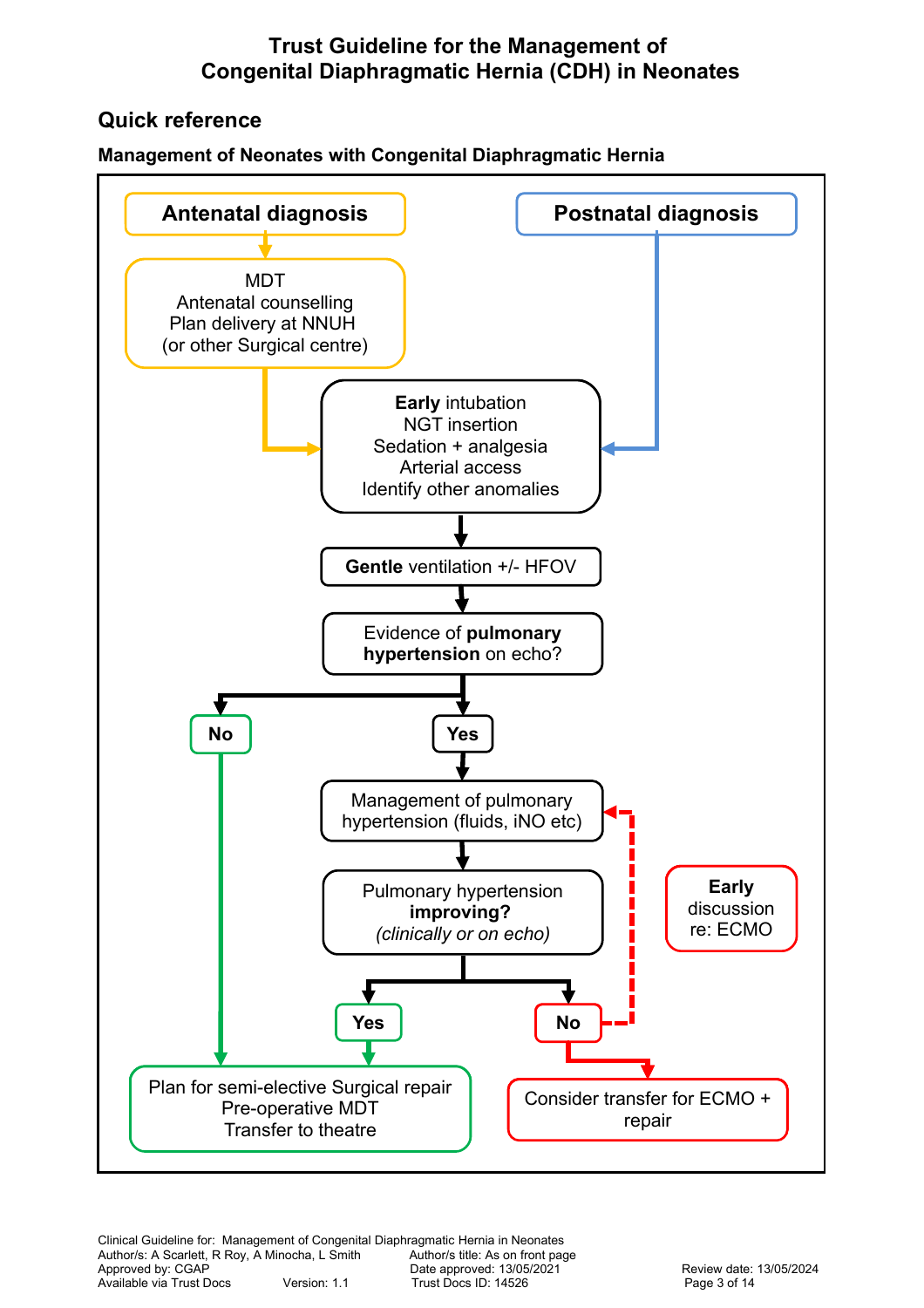# **Abbreviations**

- **CDH** Congenital diaphragmatic hernia
- **CPAP** Continuous positive airway pressure
- **CXR** Chest X-ray
- **DIC** Disseminated intravascular coagulation
- **Echo** Echocardiogram
- **ECMO** Extra-corporal membrane oxygenation
- **ETT** Endotracheal tube
- FBC Full blood count (blood test)
- **HFOV** High frequency oscillation ventilation
- **HRFR** High risk feeding regimen
- **iNO** Inhaled nitric oxide
- **IV** Intravenous
- **MDT** Multidisciplinary team
- **NICU** Neonatal intensive care unit
- **NGT** Nasogastric tube
- **OI** Oxygenation Index

Oxygenation Index (OI) = Mean Airway Pressure (cm  $H_2O$ ) x FiO<sub>2</sub> x 100 PaO<sub>2</sub> (mmHg)

*To convert from KiloPascals (KPa) to millmetres of Mercury (mmHg), multiply KPa value by 7.5*

- **PEEP** Positive end expiratory pressure
- **PIP** Peak inspiratory pressure
- **PPHN** Persistent pulmonary hypertension of the newborn
- **RR** Respiratory rate
- **SALT** Speech and language team
- **SDHCN** Scottish Diaphragmatic Hernia Clinical Network
- **U+E** Urea and electrolytes (blood test)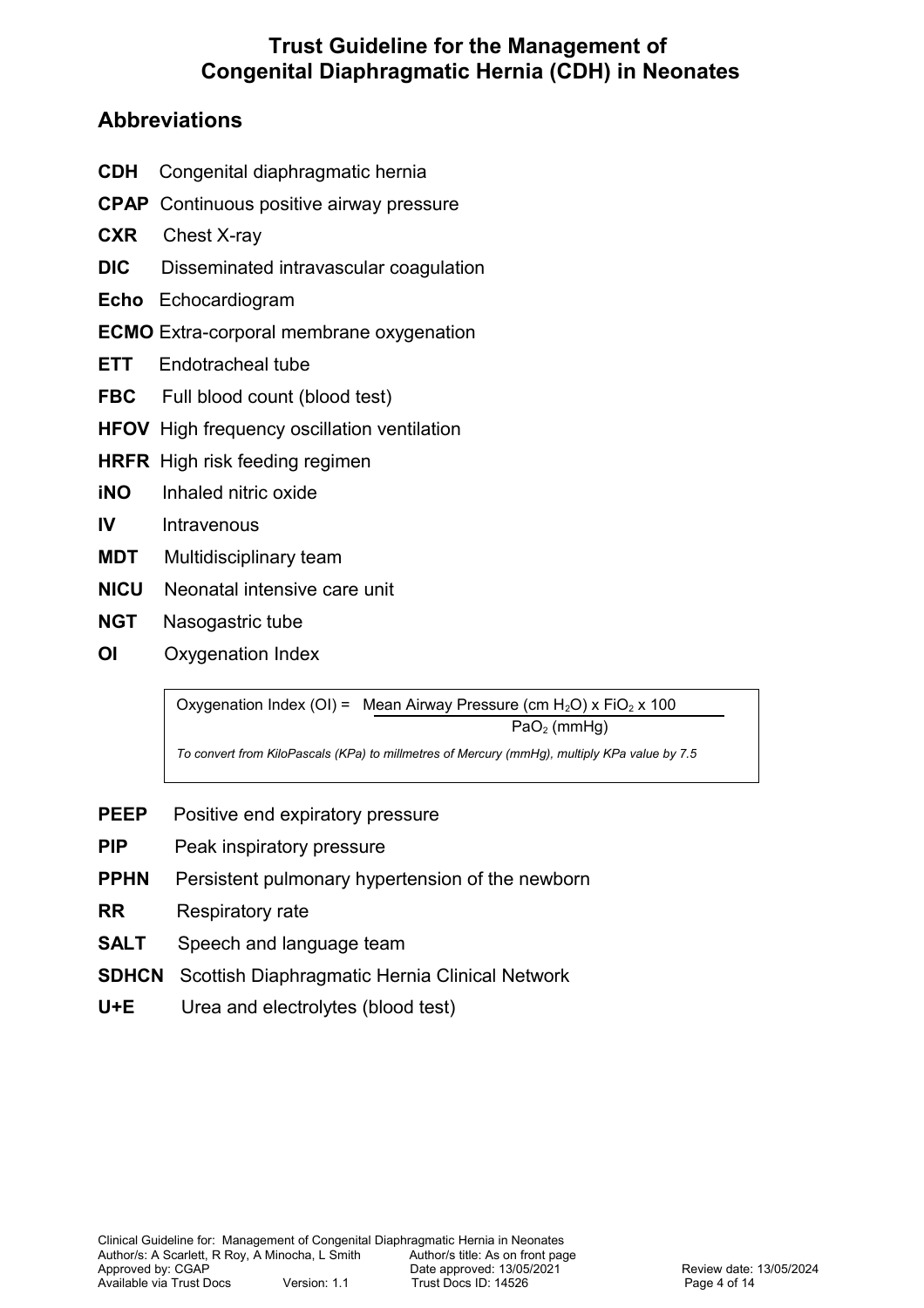## **Objective**

The diagnosis and management of congenital diaphragmatic hernia (CDH) remains a complex and evolving process. The NNUH Trust Guideline aims to standardise care across the department; with a focus on reducing acute lung injury, appropriate consideration for use of ECMO and ultimately a timely and safe surgical repair.

## **Background**

CDH is a multi-factorial, life-threatening, congenital malformation of the diaphragm. The diaphragmatic defect (most commonly posterolateral) allows an antenatal herniation of abdominal viscera into the thoracic cavity. The subsequent pressure affects lung growth and development bilaterally, causing lung hypoplasia. CDH incidence is 1 in 2000-3000 live births and predominantly (80%) affects the left side of the diaphragm. In 30% of cases CDH is associated with other congenital anomalies, (predominantly cardiac). CDH may also occur as part of a syndrome (eg Fryn's) or underlying chromosomal abnormality (eg. Trisomy 13 or 18). This association is up to 50% in the foetal population, but the anomalies often cause foetal demise. Antenatal scanning leads to a pre-natal diagnosis in 60-75% of cases allowing for appropriate counselling and planning.

Over the past few decades changes in ventilation management and delayed surgery have led to an improvement in survival rates. However overall survival remains 60%-70% (up to 90% with isolated CDH); lung hypoplasia, combined with pulmonary hypertension, is the leading cause for both morbidity and mortality.

## **Rationale**

There is large variation in practice between, and within, departments. The formation of a standardised department guideline has been associated with increased rates of survival in this population; even the discussion improved care. The Perinatal Confidential Enquiry (MBRACE-UK 2014) found that having a clear pathway from diagnosis to follow up was an indicator of good or excellent care. The 2015 update of the **CDH EURO Consortium Consensus by** *Snoek et al* has been reviewed and incorporated into this guideline.

### **Key points**

- 1) **Antenatal counselling** where possible and delivery at surgical centre
- 2) **Senior Neonatal team** should be present at delivery and NICU consultant informed
- 3) **Avoid face mask ventilation** and **intubate immediately**; if postnatally diagnosed then baby should be intubated as soon as CDH confirmed
- 4) **Gentle ventilation** with permissive hypercapnia, if signs of good tissue perfusion
- 5) **Minimise handling** to reduce PPHN crises
- 6) **Consider HFOV** if parameters not improving on conventional ventilation
- 7) **Consider ECMO** if pulmonary hypertension not improving on HFOV
- 8) **Delay surgery** until baby stable, after discussion with appropriate MDT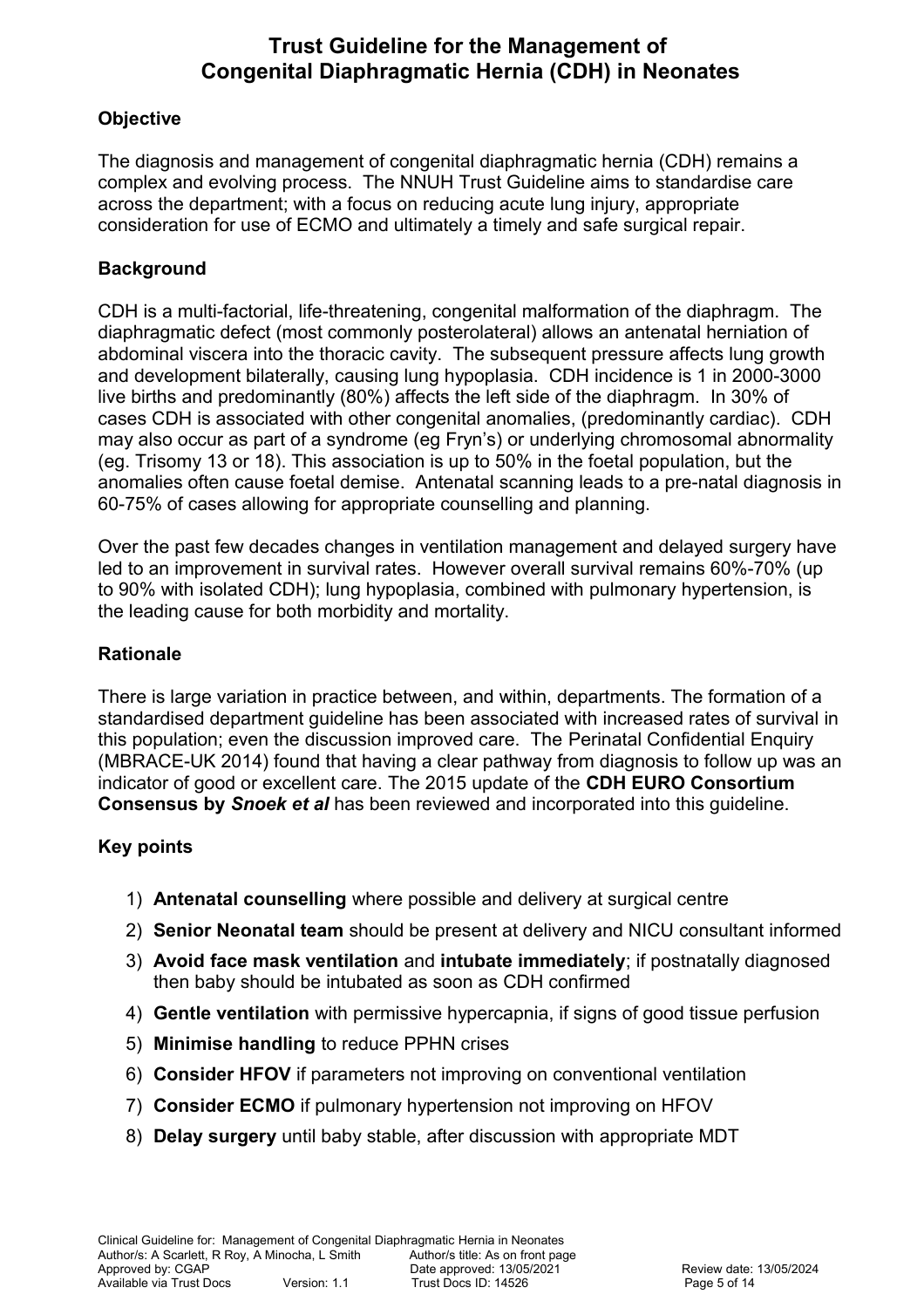#### **Antenatal management**

Approximately 60% of CDH are diagnosed antenatally; further USS should be performed to assess the location of the defect, the observed/expected lung-to-head ratio (O/E LHR), the position of the liver, and to rule out other anomalies. Parents should have the opportunity to have **joint** antenatal counselling with the Neonatal and Paediatric Surgical team, in addition to sessions with Foetal medicine. There should be documented multidisciplinary meetings regarding timing of delivery and plans to deliver in NNUH (or another Surgical centre). In the absence of other indications, planned delivery should not normally be before 39 weeks. There is no evidence that Caesarean section is beneficial.

Once baby is delivered and stable the On-call Paediatric Surgery SpR should be informed (on #1047).

#### **Delivery Room management**

*Pre-operative management of babies with CDH will be led by the NICU team with close liaison from the Surgical team regarding timing of surgery.* 

If CDH is suspected antenatally:

- **Immediate intubation** and ventilation where possible (avoiding use of face mask ventilation, to minimise gastric distension).
- No routine use of **surfactant** in term infants.
- Ventilation with PIP as low as possible, aim for <25cmH<sub>2</sub>0.
- **Routine NICU monitoring** with pre-ductal SaO<sub>2</sub> monitoring aiming SaO<sub>2</sub> 80-95%.
- **Place an 8Fr NGT** (or as large as possible), aspirate and leave on free drainage.
- **Peripheral IV access** consider bolus if signs of poor perfusion.
- **Early sedation** and **analgesia.**
- **Transfer** to NICU once stable.

Cases with a **postnatal diagnosis** often present within 24 hours, with respiratory distress of the newborn, and a suggestive CXR; classically these babies may also have a scaphoid abdomen and displaced heart sounds.

Once a CDH diagnosis is suspected these babies should be treated just as those diagnosed antenatally, with **early intubation**. Differential diagnoses include macrocystic congenital lung lesions or diaphragmatic eventration.

### **Further monitoring and early investigations**

- Pre- and post-ductal saturation monitoring.
- Umbilical arterial catheter or other arterial line (consider right radial line first).
- Umbilical venous catheter or other central IV access.
- Catheter if necessary for monitoring urine output.
- CXR to confirm line/ETT position and confirm diagnosis.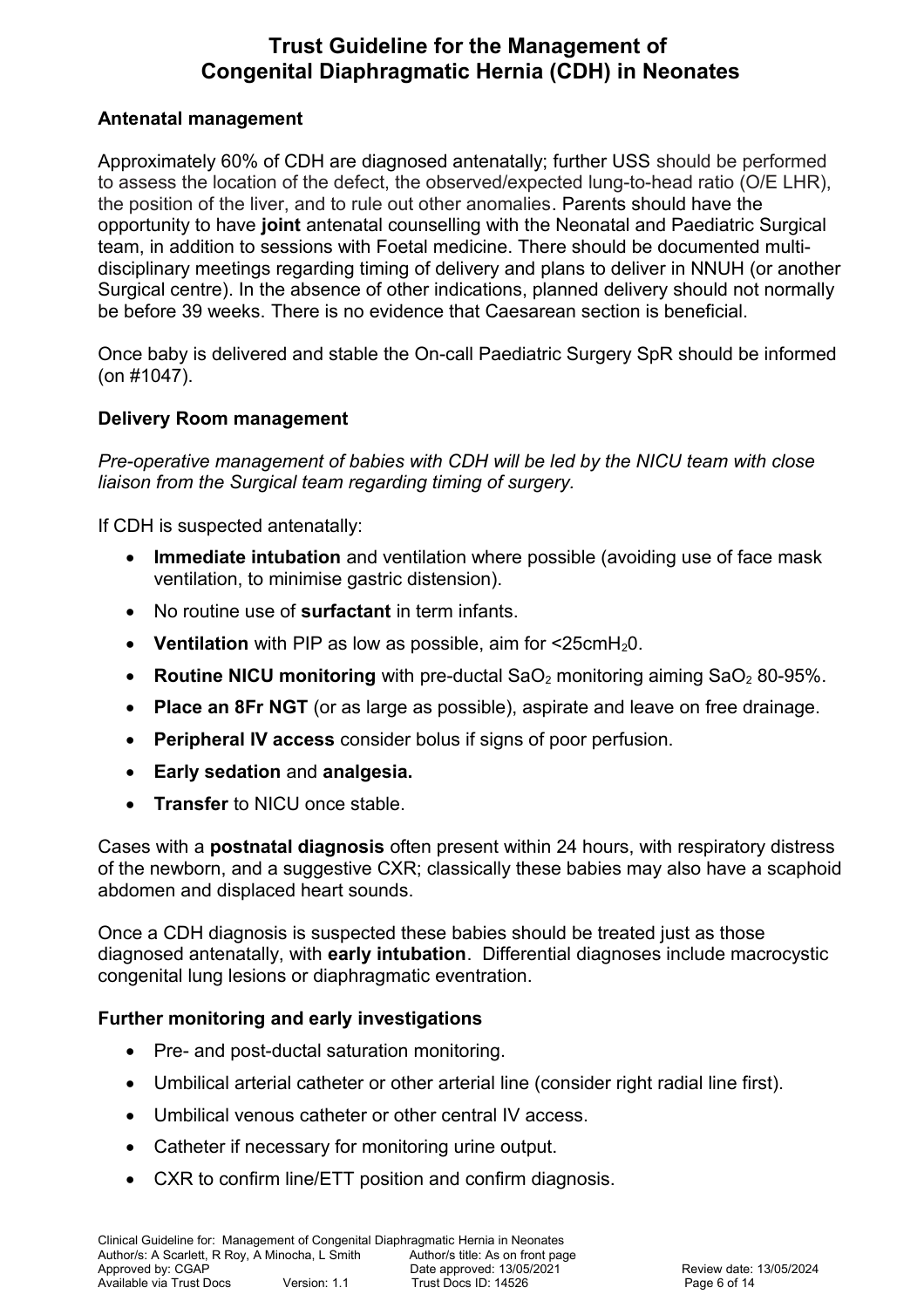Echocardiogram to assess for structural cardiac anomalies, ventricular function and degree of pulmonary hypertension within first 24 hours after birth.

#### **Ventilation**

After swift intubation to minimise any further cardiac embarrassment, the initial goals of ventilation are to achieve visible chest movement and an appropriate heart rate. The general consensus is to avoid iatrogenic barotrauma by adhering to a strategy of 'gentle ventilation.' This is accomplished with the following:

• Aim to achieve pre-ductal  $SaO<sub>2</sub>$  85-95%, post-ductal  $>70\%$ .

In the first 2 hours pre-ductal SaO<sub>2</sub> >70% are acceptable **IF:** 

- *Pre-ductal SaO2 is slowly improving.*
- *Evidence of good organ perfusion (eg. pH >7.2).*
- *Adequate ventilation (eg. PaCO2 <8.6kPa).*
- Target PaCO<sub>2</sub> 7-9kPa (permissive hypercapnia).
- Initial ventilator settings of PIP <25cmH<sub>2</sub>O, PEEP 3-5cmH<sub>2</sub>O, RR 40-60bpm.

In individual cases pre-ductal  $SaO<sub>2</sub>$  down to 80% may be accepted, providing organs are well perfused, as indicated by a pH >7.2, urinary output >1ml/kg/hr and lactate levels <5mmol/L; post-ductal saturations should remain above 70%.

HFOV should be considered as rescue therapy if the  $CO<sub>2</sub>$  clearance and oxygenation remain inadequate (with  $PIP > 28 \text{cm}H_2O$ ) with a CXR used to assess chest expansion. Although the recent randomised control trial demonstrated no difference in mortality using HFOV, there was a significant reduction in need for ECMO and time on the ventilator. If treatment goals continue to be 'not met' despite maximal medical management then early consideration of ECMO is recommended (*see below*).

#### **Haemodynamic support**

Optimising systemic blood pressure will help alleviate the processes secondary to PPHN, however a delicate balance is needed to prevent overload and its sequelae. Close beatto-beat monitoring is required via an arterial line, aiming for mean arterial pressure equivalent to gestational age. Initial management may involve haemodynamic support with saline boluses (2x10-20ml/kg).

If symptoms of poor perfusion or hypotension with pre-ductal saturations <80% then echocardiogram should be performed.

Successive inotropic therapies may be obligatory to maintain adequate visceral perfusion. Please see NNUH Neonatal Hypotension guideline [\(Trustdocs ID: 7561\)](http://nnvmwebapps01/TrustDocs/ViewDoc.aspx?id=7561) for more information.

Milrinone (a selective phosphodiesterase III inhibitor with both inotropic and lusitropic action) can be used to good effect to improve cardiac function by pulmonary and systemic vasodilation, and reducing afterload.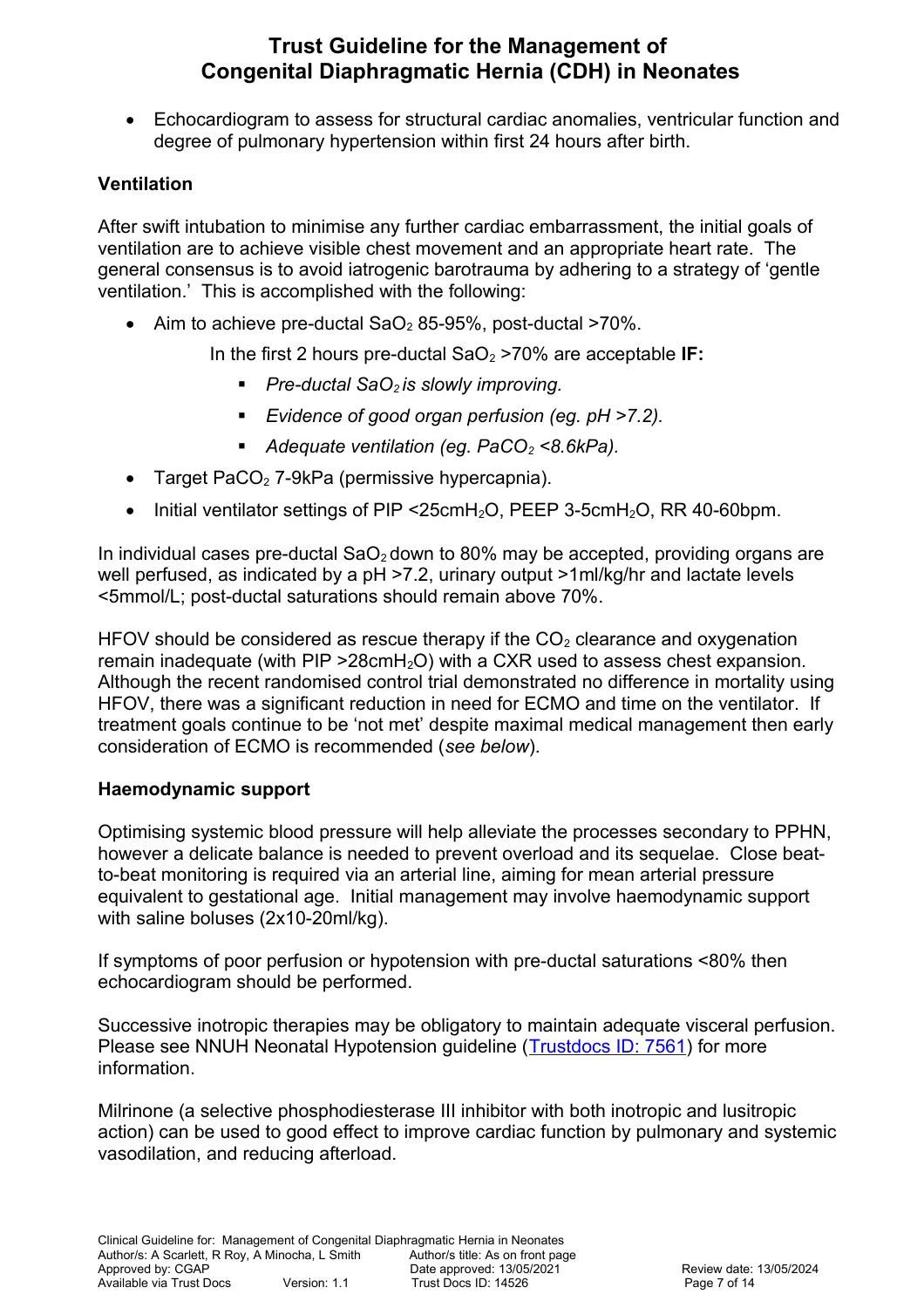#### **Management of pulmonary hypertension**

The cross-sectional area of the pulmonary vascular bed of a baby with CDH is significantly reduced, due to fewer divisions of the pulmonary arteries. This, coupled with an increased pulmonary vascular wall thickness, results in pulmonary hypertension with hypoxaemia and a RIGHT-to-LEFT shunt. The aims of management are to normalise arterial oxygen concentration and optimise tissue oxygenation. Ventilation measures to achieve this are mentioned above, however optimising the systemic blood pressure will help alleviate the shunting and ensuing hypoxia. Serial echocardiogram can be utilised to assess changes in pulmonary arterial pressures, with the first echo ideally performed within first 24 hours.

Inhaled Nitric Oxide (iNO) acts as a vasodilator to improve oxygenation. If there is evidence of extrapulmonary right to left shunting and an OI >20, and/or pre-/postductal  $SaO<sub>2</sub>$  difference  $>10\%$  then iNO can be used starting at 20ppm for 1 hour. A good response to iNO is indicated by:

- Decline of 20% in pre/post-ductal saturation difference, or;
- Increase of  $PaO<sub>2</sub>$  by >3kPa, or;
- 20% decrease of oxygenation index.

iNO should be stopped if no response seen after an hour. There is currently no evidence to suggest iNO reduces the need for ECMO or mortality.

Prostin (prostaglandin  $E_1$ ) may be considered in babies with suprasystemic pulmonary artery pressure and a closed or narrow ductus ateriosus to ameliorate impending right ventricular failure after discussion with ECMO team.

Sildenafil can be considered in the management of severe pulmonary hypertension.

### **Fluids and feeding**

Babies should remain *nil by mouth* until after the defect repair (then as per operative plan), therefore all fluid and nutritional requirements will be administered parenterally. Fluid restriction and diuretics can be utilised to maintain appropriate fluid balance, aiming for a urine output of 1-2ml/kg/hr.

#### **Sedation vs paralysis**

Ensuring adequate analgesia and sedation is vital in early CDH management; pulmonary hypertensive crises may occur with handling, suctioning and other more invasive manoeuvres. In order to mitigate these episodes experienced nursing care and a 'minimal handling' policy are required. Sedation and analgesia are commonly achieved using morphine and midazolam.

Avoid paralysis if possible, but use of appropriate muscle relaxant can aid ventilation. Paralysis reduces swallowing and further gaseous distension and allows optimisation of ventilation efficacy. However it may lead to increased atelectasis, oedema and a ventilation:perfusion mismatch.

#### **Other medications**

*Empirical antibiotic therapy* – to continue until cultures clear.

Clinical Guideline for: Management of Congenital Diaphragmatic Hernia in Neonates Author/s: A Scarlett, R Roy, A Minocha, L Smith Author/s title: As on front page<br>Approved by: CGAP Date approved: 13/05/2021 Approved by: CGAP<br>
Available via Trust Docs<br>
Available via Trust Docs<br>
Drust Docs ID: 14526<br>
Page 8 of 14 Version: 1.1 Trust Docs ID: 14526<br>
Page 8 of 14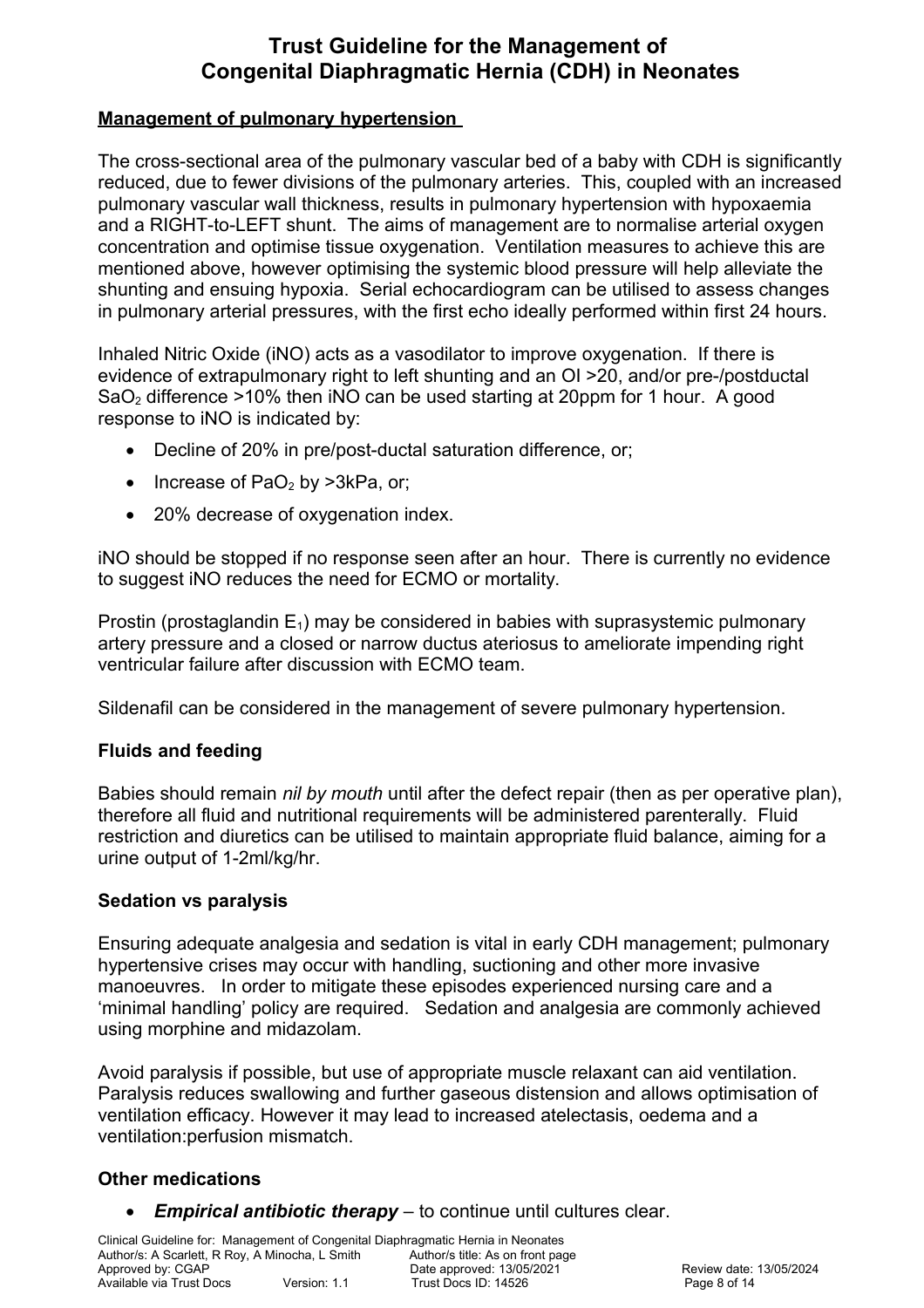- *Surfactant*  no evidence of benefit in **term** CDH and may cause over-distension of aerated lung areas and possible pneumothorax (*should still be prescribed for preterm infants as per local guideline*).
- *Anti-reflux therapy* low threshold for starting therapy in the presence of reflux symptoms.

### **Extra-corporal membrane oxygenation (ECMO)**

ECMO is a form of cardiopulmonary bypass used in neonates in severe respiratory or circulatory failure. Its role within the purview of treating refractive pulmonary hypertension in CDH remains unclear, with only non randomised studies demonstrating improved survival. Most ECMO centres anecdotally report survival ~50% in this high risk sub-group of CDH patients. However it is not without complication and involves transfer to one of three centres in the UK (Glasgow, Leicester or GOSH).

The criteria for transfer for ECMO are not absolute. However, failure of management of PPHN with HFOV and maximal inotropic support, with poor oxygenation and  $CO<sub>2</sub>$ clearance is generally accepted as a principle. An OI of >40 is often quoted as a benchmark but is not widely accepted.

Consider ECMO when:

- Inability to maintain pre-ductal  $SaO<sub>2</sub> > 85%$  or post-ductal  $>70%$ .
- **Respiratory acidosis (pH<7.15 and raised PaCO<sub>2</sub>) despite ventilatory optimisation.**
- Requiring a PIP > 28cmH<sub>2</sub>O or MAP > 17cmH<sub>2</sub>O to achieve SaO<sub>2</sub> > 85%.
- Evidence of poor tissue perfusion (lactate ≥5, pH <7.15).
- Systemic hypotension resistant to fluid and inotropic support (ie urine output <0.5ml/kg/hr for 12-24hrs).
- OI ≥40 present for at least 3 hours.

Contraindications for ECMO are <34 weeks gestation, <2kg weight, lethal congenital anomalies, significant intraventricular haemorrhage (>Grade 1) and DIC. All ECMO centres advocate early discussion regarding potential cases.

### **Surgery**

Delayed surgical repair of CDH is widely accepted to improve survival. Most evidence suggests awaiting clinical signs of improving pulmonary hypertension prior to considering surgery. Ideally the baby should have an appropriate for gestation mean arterial pressure off inotropes, with a lactate <3mmol/L and urine output >1ml/kg/hr. There should be a documented pre-operative discussion between the Neonatal, Paediatric surgical and Paediatric anaesthetic consultants including review of all recent bloods (FBC, U+E, clotting screen and crossmatch).

The standard open procedure involves the following steps:

- Subcostal laparotomy.
- Resect hernial sac if present.
- Assess muscle/defect and the need for patch.

Clinical Guideline for: Management of Congenital Diaphragmatic Hernia in Neonates Author/s: A Scarlett, R Roy, A Minocha, L Smith Author/s title: As on front page<br>Approved by: CGAP Date approved: 13/05/2021 Approved by: CGAP  $\frac{1}{2}$  Date approved: 13/05/2021 Review date: 13/05/2024<br>Available via Trust Docs Version: 1.1 Trust Docs ID: 14526 Rage 9 of 14 Trust Docs ID: 14526<br> **Page 9 of 14**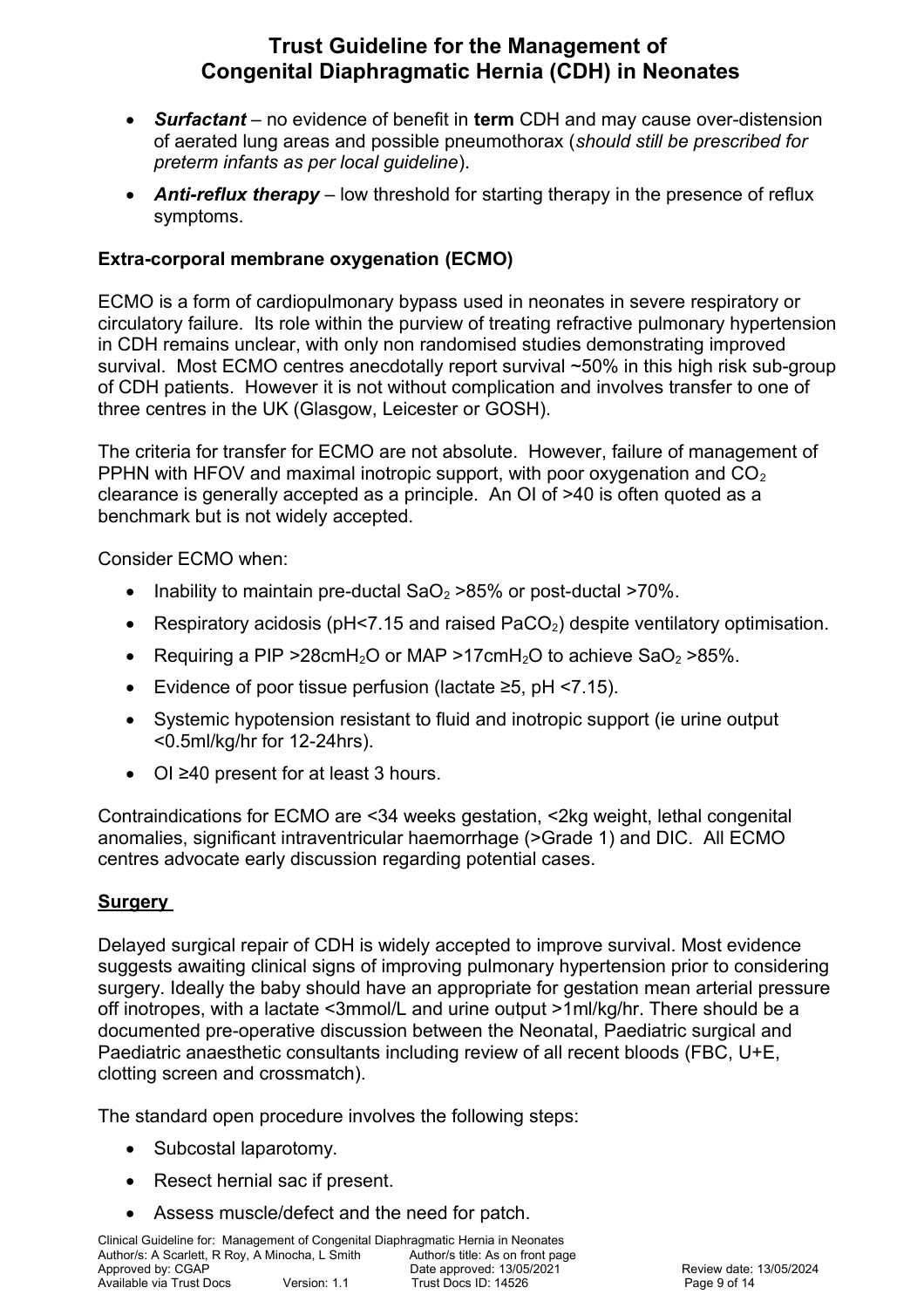- Consider risk of compartment syndrome.
- No routine use of chest drain.
- Documentation of:
	- Size and type of defect (see Appendix 1).
	- Hernial contents.
	- Type of repair.
	- Clear post operative plan including ventilation, need for paralysis and antibiotic course.

## **Principles of post-operative care**

*Please refer to operative note for patient specific plans – may deviate from below:*

- Pain control with paracetamol/morphine +/- epidural in lower risk babies.
- Continue IV antibiotics for 48 hours and review with surgeons and cultures.
- Consider fluid restriction depending on volume of intra-operative fluid given.
- Consider starting on HRFR once NGT aspirates have reduced/cleared.
- Continue PN until established enteral feeding.
- Start anti-reflux medication.
- Consider further echo guided as per pre-operative findings.
- Important to carry on any drugs started by ECMO centre such as sildenafil.

### **Factors for discharge**

- Parental Resus training.
- Feeding established (NGT/bottle/breast) and parents trained (for NGT feeds).
- Adequate growth on current feeding plan (with dietician plan in place).
- SALT assessment as required.
- Home oxygen requirement assessment as required.
- Encourage parents to stop smoking inform GP (for further support).
- Inform the Respiratory team of discharge.
- Contact with local paediatrician / Health visitor / Social worker as required.
- Assess for Palivizumab criteria / other routine vaccinations.
- Confirm plan regarding medications +/- follow up from ECMO team.

### **Follow-up**

Infants surviving post CDH repair may experience significant pulmonary, gastrointestinal, cardiac, and neurological sequelae (especially cognitive developmental delay). Therefore a structured, multidisciplinary follow-up may be necessary for more complex patients, initially with the Neonatal and Paediatric Surgery teams. On discharge from the Neonatal clinic the patients should be referred to the Paediatric Respiratory team. However this may occur earlier if there are significant respiratory concerns.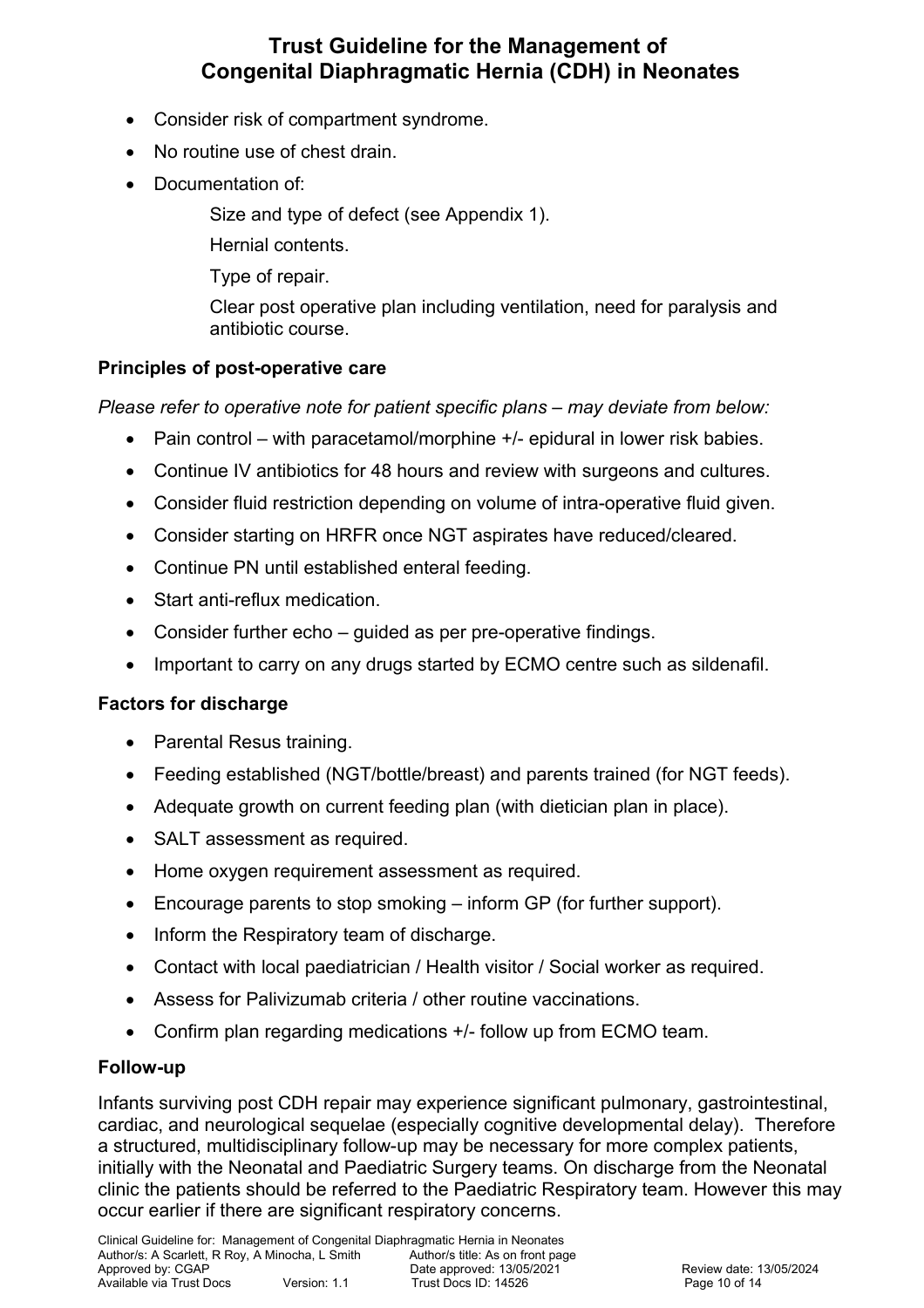**Audit of Guideline** – to be performed in 2-3 years (prior to guideline review).

Audit standards

- 1) All patients suspected of having an antenatal diagnosis of CDH should have joint counselling from Neonatal and Surgical teams. [100%]
- 2) Documentation of pre-operative MDT should occur between neonatologist, surgeon and paediatric anaesthetist. **Example 20** is a set of the set of the set of the set of the set of the set of the set of the set of the set of the set of the set of the set of the set of the set of the set of the set of the
- 3) Documentation of rationale for mode of ventilation if PIP >25. [100%]
- 4) Documentation of CDH defect grade should be made in the surgical note. [100%]
- 5) All patients should have Medical and Surgical follow-up. [100%]

The audit results will be sent to Department Audit lead (currently Mr Richard England), who will ensure that these are discussed at relevant governance meetings to review the results and make recommendations for further action.

## **Reference Guidelines**

Standardized Postnatal Management of Infants with Congenital Diaphragmatic Hernia in Europe: The CDH EURO Consortium Consensus – 2015 Update. *Snoek AG et al. Neonatology. 2016;110(1):66-74*

Inpatient management standards for CDH – Scottish Diaphragmatic Hernia Clinical Network – last reviewed December 2013 [\(http://www.sdhcn.scot.nhs.uk/publications/sdhcn-guidelines/\)](http://www.sdhcn.scot.nhs.uk/publications/sdhcn-guidelines/)

Fetal Anomaly Scan Patient Information leaflet for CDH – July 2017, Public Health England's Fetal Anomaly Screening Programme (FASP) and British Association of Perinatal Medicine (BAPM)

[\(Fetal Anomaly Scan Patient Information leaflet\)](http://dmtrk.net/12S1-5271W-CB62UF5P52/cr.aspx)

#### **Development and consultation process undertaken before registration and dissemination**

The authors listed above drafted this document on behalf of NICU/Paediatric Surgery Consultants who has agreed the final content.

This version has been endorsed by the Clinical Guidelines Assessment Panel (CGAP)

### **Distribution List**

Trust intranet

Children's services

**NICU** 

Foetal Medicine

# **References**

1. **Boloker J., Bateman D.A., Wung J.T., Stolar C.J.** Congenital diaphragmatic hernia in 120 infants treated consecutively with permissive hypercapnia/spontaneous respiration/elective repair. *J Pediatr Surg* 2002;37:357-66.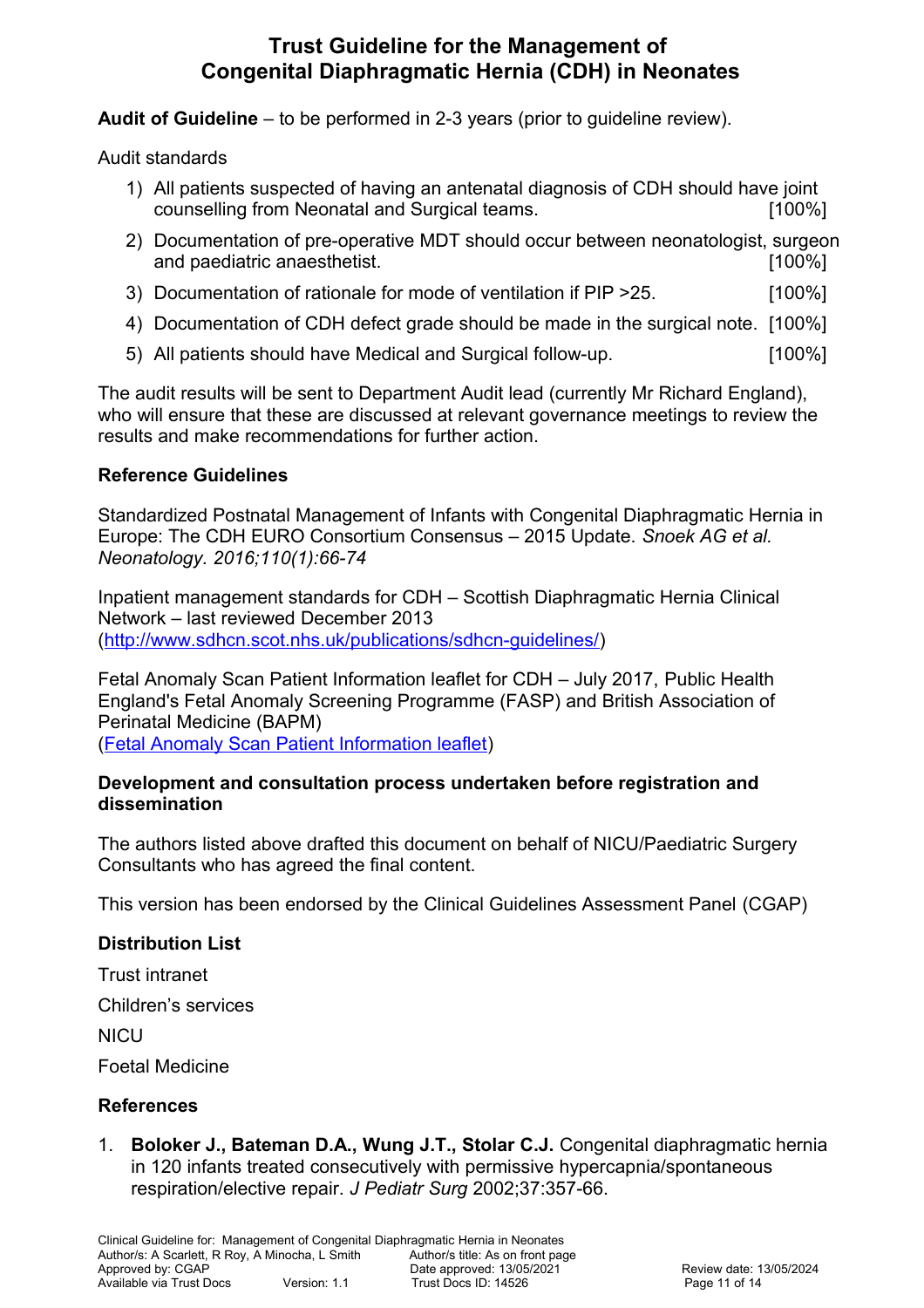- 2. **de la Hunt M.N., Madden N., Scott J.E.** *et al***.** Is delayed surgery really better for congenital diaphragmatic hernia? A prospective randomized clinical trial. *J Pediatr Surg* 1996;31:1554-56.
- 3. **Doyle N.M., Lally K.P.** The CDH Study Group and advances in the clinical care of the patient with congenital diaphragmatic hernia. *Semin Perinatol* 2004;28:174-84.
- 4. **Harrington K.P., Goldman A.P.** The role of extracorporeal membrane oxygenation in congenital diaphragmatic hernia. *Semin Pediatr Surg* 2005;14:72-76.
- 5. **Lally K.P., Bagolan P., Hosie S.** *et al***.** Corticosteroids for fetuses with congenital diaphragmatic hernia: can we show benefit? *J Pediatr Surg* 2006;41: 668-74.
- 6. **Lally K.P., Lally P.A., Lasky R.E.** *et al***.** Defect size determines survival in infants with congenital diaphragmatic hernia. *Pediatrics* 2007;120:e651-7.
- 7. **Liddell M., Walker G., Davis C.** Modern management of congenital diaphragmatic hernia. *Infant* 2011; 7(3): 92-97.
- 8. **Okazaki T., Kohno S., Hasegawa S.** *et al***.** Congenital diaphragmatic hernia: efficacy of ultrasound examination in its management. *Pediatr Surg Int* 2003;19:176-79.
- 9. **[Snoek K.G.](https://www.ncbi.nlm.nih.gov/pubmed/?term=Snoek%20KG%5BAuthor%5D&cauthor=true&cauthor_uid=26692079), [Capolupo I.](https://www.ncbi.nlm.nih.gov/pubmed/?term=Capolupo%20I%5BAuthor%5D&cauthor=true&cauthor_uid=26692079), [van Rosmalen J.](https://www.ncbi.nlm.nih.gov/pubmed/?term=van%20Rosmalen%20J%5BAuthor%5D&cauthor=true&cauthor_uid=26692079),** *et al***.** [CDH EURO Consortium.](https://www.ncbi.nlm.nih.gov/pubmed/?term=CDH%20EURO%20Consortium%5BCorporate%20Author%5D) Conventional mechanical ventilation versus high-frequency oscillatory ventilation for congenital diaphragmatic hernia: A randomized clinical trial (The VICI-trial). *[Ann Surg.](https://www.ncbi.nlm.nih.gov/pubmed/26692079)* 2016 May;263(5):867-74.
- 10. **Snoek K.G., Reiss I.K.M., Greenough A.** *et al*. Standardized Postnatal Management of Infants with Congenital Diaphragmatic Hernia in Europe: The CDH EURO Consortium Consensus – 2015 Update. *Neonatology*. 2016;110(1):66-74
- 11. **Tracy E.T., Mears S.E., Smith P.B. et al.** Protocolized approach to the management of congenital diaphragmatic hernia: benefits of reducing variability in care. *J Pediatr Surg* 2010;45:1343-48.
- 12. **Van Meurs K.** Congenital Diaphragmatic Hernia Study Group. Is surfactant therapy beneficial in the treatment of the term newborn infant with congenital diaphragmatic hernia? *J Pediatr* 2004; 145:312-16.
- 13. Report from the Congenital Diaphragmatic Hernia Study Group Congenital Diaphragmatic Hernia Registry (2007-2015) <https://med.uth.edu/pediatricsurgery/research/research-centers-and-programs/cdhsg/>
- 14. Currently *'in press'* for BAPM Principles of Neonatal Surgery involvement in the management of congenital diaphragmatic hernia (G Walker)
- 15. Perinatal Confidential Enquiry MBRACE-UK Congenital diaphragmatic hernia Dec 2014 [https://www.npeu.ox.ac.uk/mbrrace-uk/reports#perinatal-mortality-and-morbidity](https://www.npeu.ox.ac.uk/mbrrace-uk/reports#perinatal-mortality-and-morbidity-confidential-enquiries)[confidential-enquiries](https://www.npeu.ox.ac.uk/mbrrace-uk/reports#perinatal-mortality-and-morbidity-confidential-enquiries)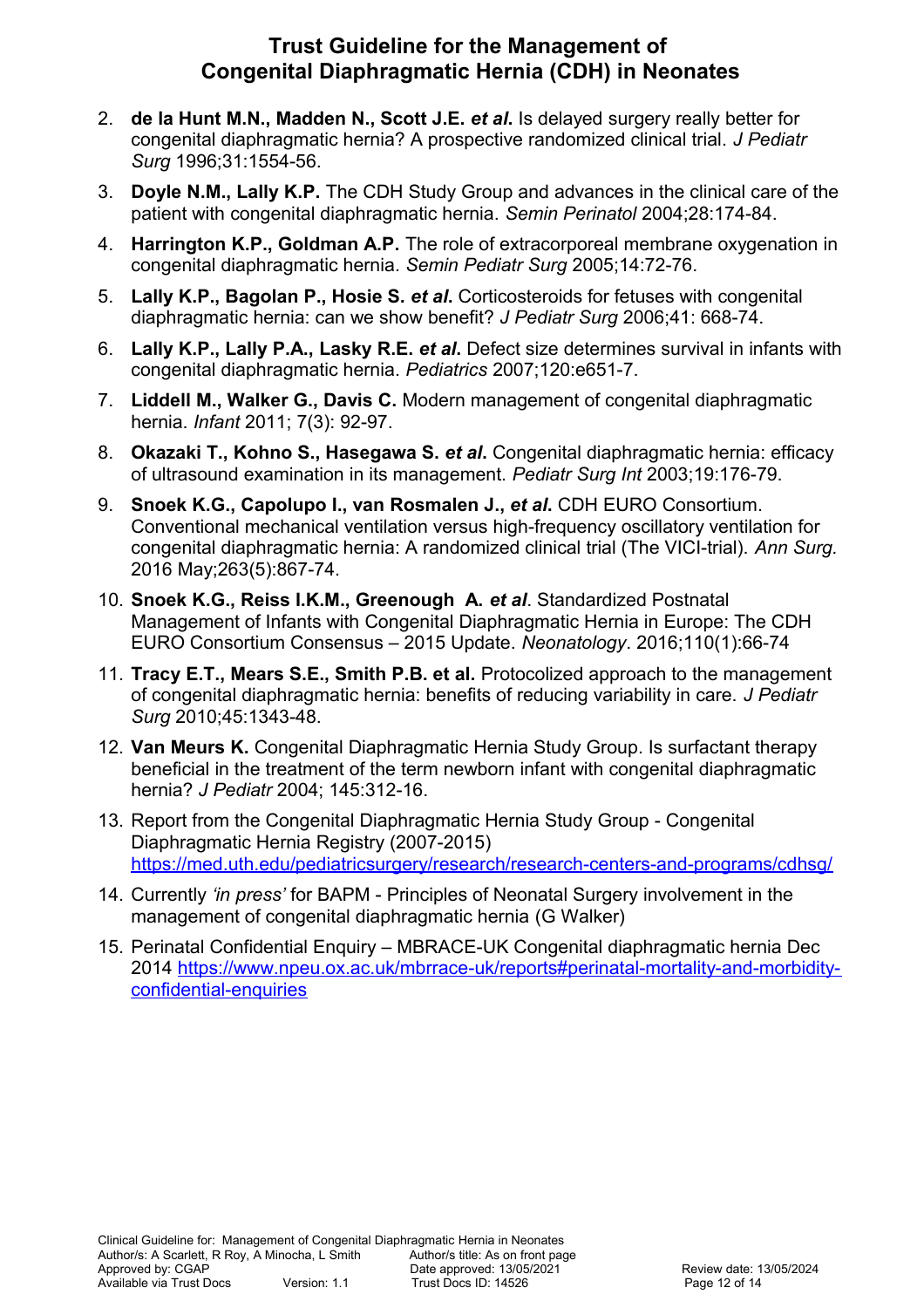# **Appendix**





**Grading of diaphragmatic hernia defect size at time of surgery.** Reproduced from Lally *et al* (CDH study group).